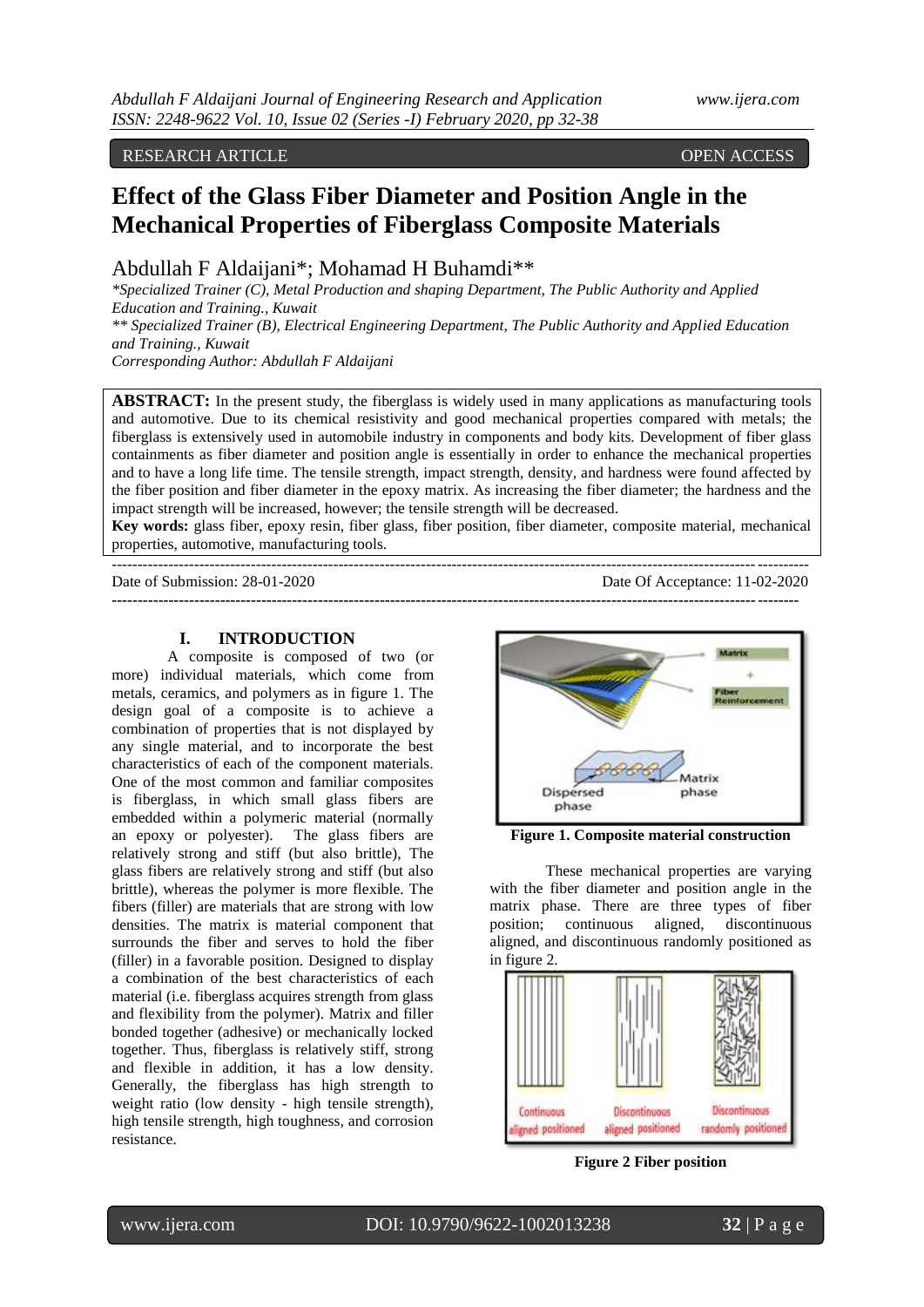The objective is to change the fiber position angle and diameter in discontinues fiber in the composite material to enhance the mechanical properties as tensile strength, hardness, and impact strength. High mechanical properties and low density are required in some manufacturing tools automotive parts.

## **II. MATERIAL AND METHOD 2.1. Selection of the Material**

The Synthetic fiber is manufactured from E-glass which is [alumina-borosilicate glass](https://en.wikipedia.org/wiki/Borosilicate_glass) with less than 1% [w/w](https://en.wikipedia.org/wiki/W/w) alkali oxides. Three fiber diameters are used 17µm, 30µm, and 50µm. The position angle of fiber will be changed from 0°, 30°, 60°, and 90° in the resin matrix.

The resin was selected to be manufactured from epoxy. Epoxy resins may be reacted [\(cross](https://en.wikipedia.org/wiki/Cross-linked)[linked\)](https://en.wikipedia.org/wiki/Cross-linked) either with themselves through catalytic homo-polymerization, or with a wide range of coreactants including acids, phenols, and alcohols as a curing agents.

Both of epoxy and glass fiber was purchased from local market in Egypt.

Different fiberglass samples were prepared with different dimensions and fiber positions. The fiber to resin composition ratio was kept at 30/70 by weight percentage for all samples.

#### **2.2. Fiberglass Fabrication**

To prepare different samples as mentioned; silicon rubber mold shall be fabricated to fabricate the samples. So, wooden box of required size  $20 \times 20 \times 10$  cm was made and coated with wax polish, which acts as a releasing agent.

A proper metallic tensile specimen with a suitable dimension was put inside the wooden box as in figure 3. Then, the silicone rubber was poured above.



## **Figure 3. Specimen with a proper shape put inside the box**

The silicon rubber was put on a shaker and let to cure as in figure 4. The final silicon rubber samples mold was as in figure 5.



**Figure 4. Silicon rubber mold during curing**



Figure 5. Final Specimen silicon rubber mold

**2.3. Fiberglass and Epoxy resin Fabrication** The epoxy resin was put in cup with its curing agent and mixed by hand as in figure 6.



**Figure 6. Epoxy with curing agent mixing**

The glass fiber was put on the mold; then, the epoxy was poured above. Using hand lay out technique to ensure more epoxy to fiber dispersion.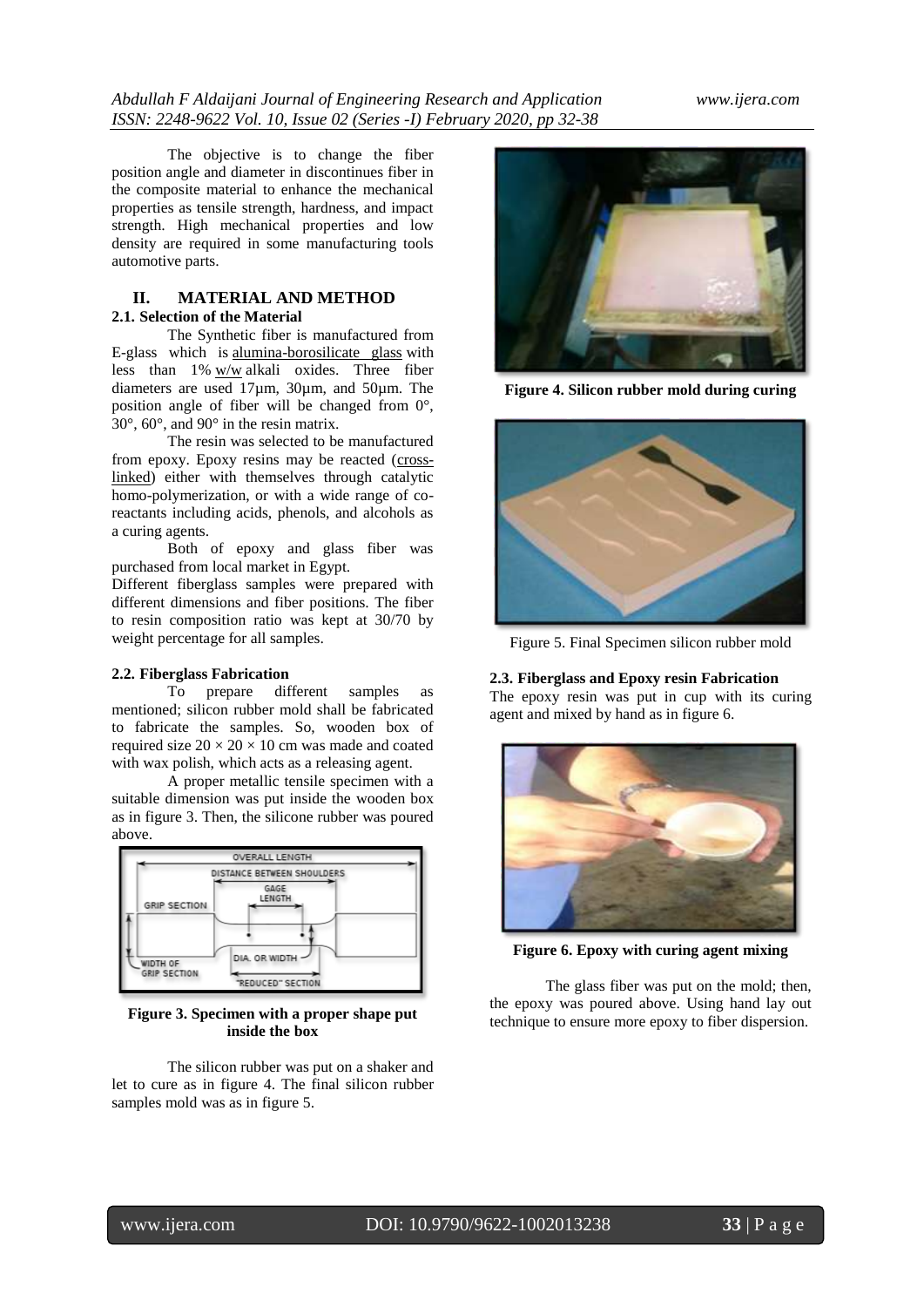

**Figure 7. Putting different fiber diameters in the mold with different position angles**

Seven samples were prepared for different positions and fiber diameter as in table 1 and 2. Each sample shall be tested according to tensile strength, impact strength, and hardness.

The direction of discontinuous fibers at angle 0, 30°, 60°, and 90° are indicated in figure 8.



**Figure 8. Fiber position angle**

**Table 1. Samples with different fiber diameter at 0° position angle**

| <b>Sample</b> | Angle                | Fiber Position | Fiber<br>diameter |
|---------------|----------------------|----------------|-------------------|
| $D-1$         |                      |                | $17 \mu m$        |
| $D-2$         | $\mathbf{0}^{\circ}$ |                | $30 \mu m$        |
| $D-3$         |                      |                | $50 \mu m$        |

**Table 2. Samples with different fiber position angle at 24 µm fiber diameter**

| - 7<br>Sample | <b>Fiber diameter</b> | <b>Fiber</b><br>position<br>angle |
|---------------|-----------------------|-----------------------------------|
| $P-1$         | $30 \mu m$            | ∩∘                                |
| $P-2$         |                       | $30^\circ$                        |
| $P-3$         |                       | $60^{\circ}$                      |
| P-4           |                       |                                   |

## **2.4. Instrument Used**

# **1. Universal Testing machine**

A universal testing machine (UTM) is used to test the tensile and compressive strength for materials as in figure 9.



**Figure 9. Used universal testing machine**

An earlier name for a tensile testing machine is a tensiometer. The samples were prepared as 30 Cm length X 2.5 Cm width X 0.5 Cm thickness. The specimen gauge length was 20 cm.

The UTS specifications are as in table 3

| Model                          | TZ-TTM                          |
|--------------------------------|---------------------------------|
| <b>Measurement</b>             | 5-200Kg                         |
| <b>Range</b>                   |                                 |
|                                |                                 |
| <b>Outer Size</b>              | 500*450*1050mm                  |
|                                |                                 |
| Force<br>Test                  | $0.4\% - 100\%$ FS              |
| Range                          |                                 |
| <b>Value</b><br><b>Display</b> | Plus or minus 1 %               |
| <b>Accuracy</b>                |                                 |
| <b>Extension</b>               | $0 \sim 360$ mm                 |
| Range                          |                                 |
| <b>Measurement</b>             | $\pm 0.1$ mm                    |
|                                |                                 |
| <b>Accuracy</b>                |                                 |
| Test<br><b>Speed</b>           | $(1 \sim 200)$ mm / min         |
| Adjustment                     |                                 |
| <b>Return Speed</b>            | $100$ mm/min                    |
|                                |                                 |
| Test<br><b>Speed</b>           | $(5.5 \sim 10)$ mm / min: $\pm$ |
| <b>Error</b>                   | 1mm/min                         |
| <b>Test Length</b>             | 180mm                           |
|                                |                                 |
| <b>Spacing</b>                 | $\pm 0.5$ mm                    |
| <b>Positioning</b>             |                                 |
| <b>Error</b>                   |                                 |
|                                |                                 |
| <b>Data Output</b>             | Computer software               |
| <b>Machine</b>                 | About 80Kg                      |
|                                |                                 |

**Table 3**. UTS specifications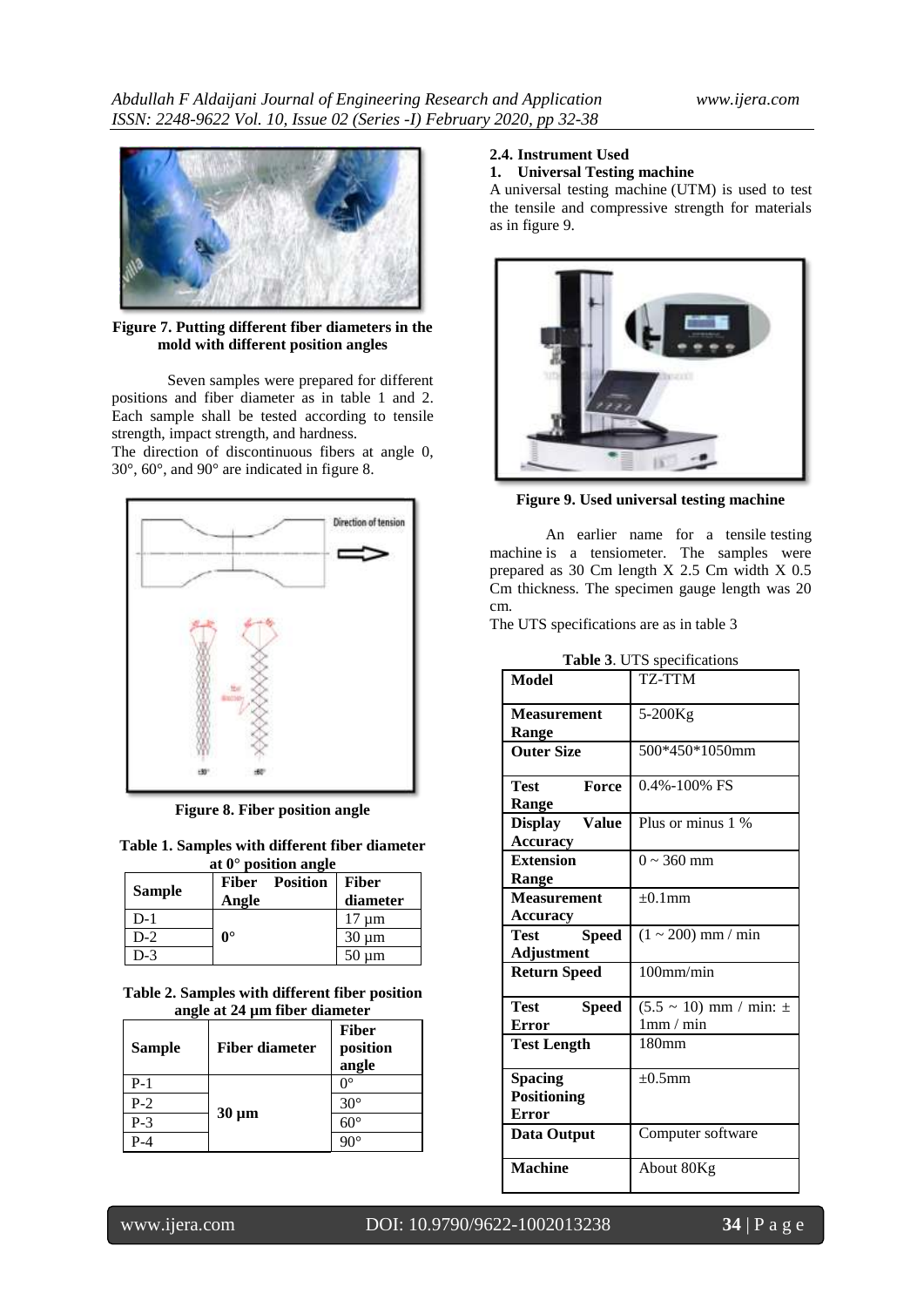| Quality |  |
|---------|--|

#### **2. Rockwell Hardness Tester**

Rockwell hardness tester used to measure the hardness of the samples using ASTM D 785 as shown in figure 10.



**Figure 10**. Rockwell Tester

## **3. Impact IZOD Tester**

Impact strength testing was performed by Charpy impact tester according to ASTM D-5371 as in figure 11.



**Figure 11. Impact Charpy Tester**

## **4. High Precision Lab Digital Balance**

An analytical balance (often called a "lab balance") is a class of balance designed to measure small [mass](https://en.wikipedia.org/wiki/Mass) in the sub-milligram range as in figure 12. The measuring pan of an analytical balance (0.1 [mg](https://en.wikipedia.org/wiki/Milligram) or better) is inside a transparent enclosure with doors so that [dust](https://en.wikipedia.org/wiki/Dust) does not collect and so any air currents in the room do not affect the balance's operation.

Also, the sample must be at [room](https://en.wikipedia.org/wiki/Room_temperature)  [temperature](https://en.wikipedia.org/wiki/Room_temperature) to prevent natural [convection](https://en.wikipedia.org/wiki/Convection) from forming air currents inside the enclosure from causing an error in reading. The digital balances specifications are indicated in table 4.



**Figure 12. Digital Balance**

#### **Table 4 Digital balance specifications**

| <b>Manufacturer</b> | <b>SARTORIUS AG</b><br><b>GOETTINGEN</b> |  |
|---------------------|------------------------------------------|--|
| Model No.           | BP 2215                                  |  |
| Serial No.          | 90403533                                 |  |
| <b>Max Weight</b>   | 220 Grams                                |  |
| <b>Precision</b>    | $0.01$ rams                              |  |
|                     |                                          |  |

# **III. RESULTS AND DISCUSSIONS**

## **1. Tensile strength**

Samples were prepared for tensile test as in figure 13.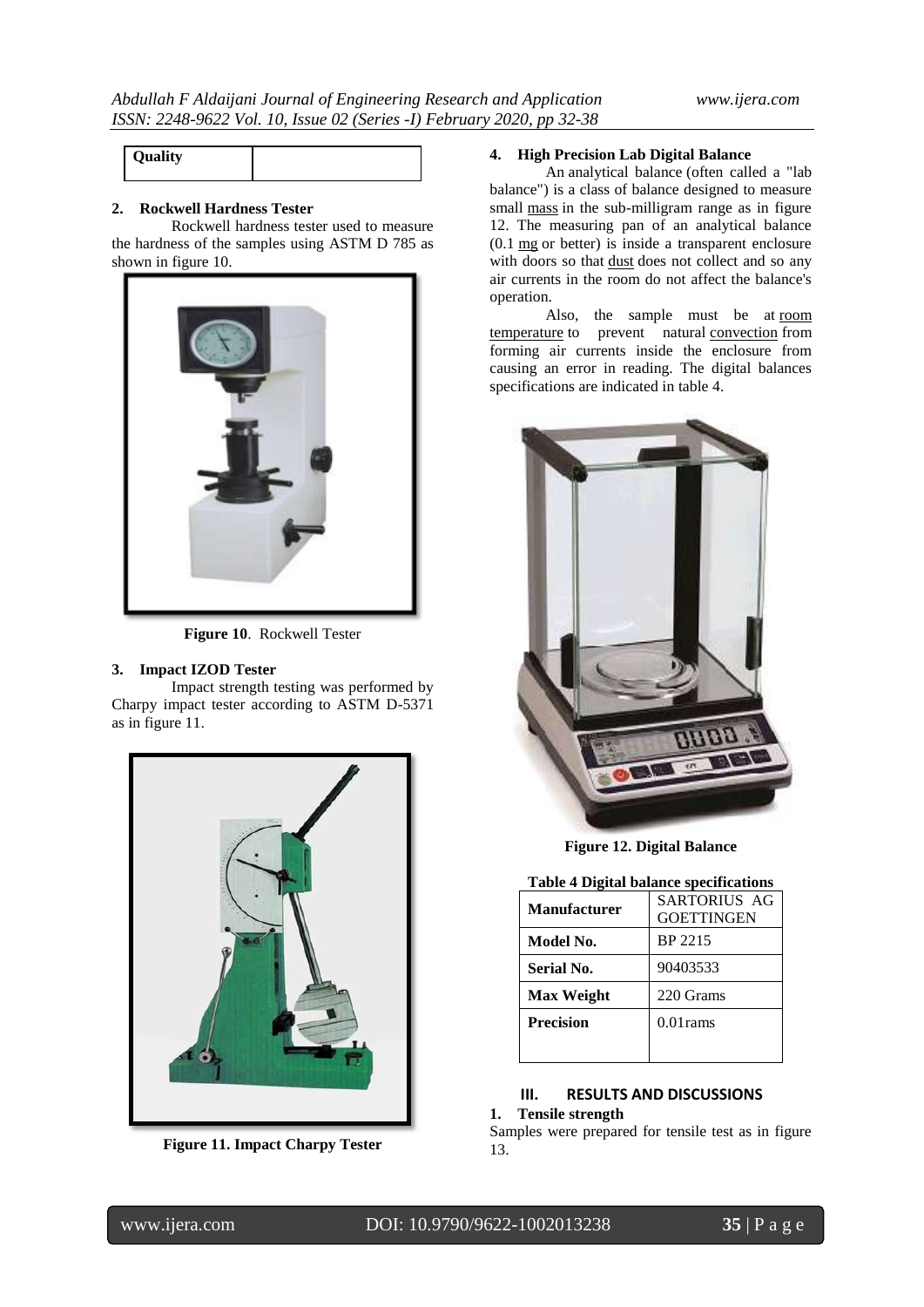*Abdullah F Aldaijani Journal of Engineering Research and Application www.ijera.com ISSN: 2248-9622 Vol. 10, Issue 02 (Series -I) February 2020, pp 32-38*



**Figure 13 Samples for tension testing**

Regarding to samples D1, D2, and D3; the tensile strength was found increasing with decreasing the fiber diameter as shown in figure 14.



**Figure 14.**11 Fiber diameter effect in tensile strength

Regarding to samples P1, P2, P3, and P4; the tensile strength was found increasing while the fiber is positioned in the same direction of tensile load as shown in figure 15.



**Figure 1512.** Effect of fiber position angle in tensile strength

#### **2. Hardness**

Samples were prepared for hardness test as in figure 16.



**Figure 16. Samples for hardness testing**

Regarding to samples D1, D2, and D3; the hardness was found increasing with increasing the fiber diameter as shown in figure 17.



**Figure 17 Fiber diameter effect in hardness**

Regarding to samples P1, P2, P3, and P4; the hardness was found almost constant for each fiber position as shown in figure 18. So, there is no effect of fiber position in fiberglass hardness.



**Figure 18. Effect of fiber position angle in hardness**

#### **3. Impact strength**

Samples were prepared for impact test as in figure 19.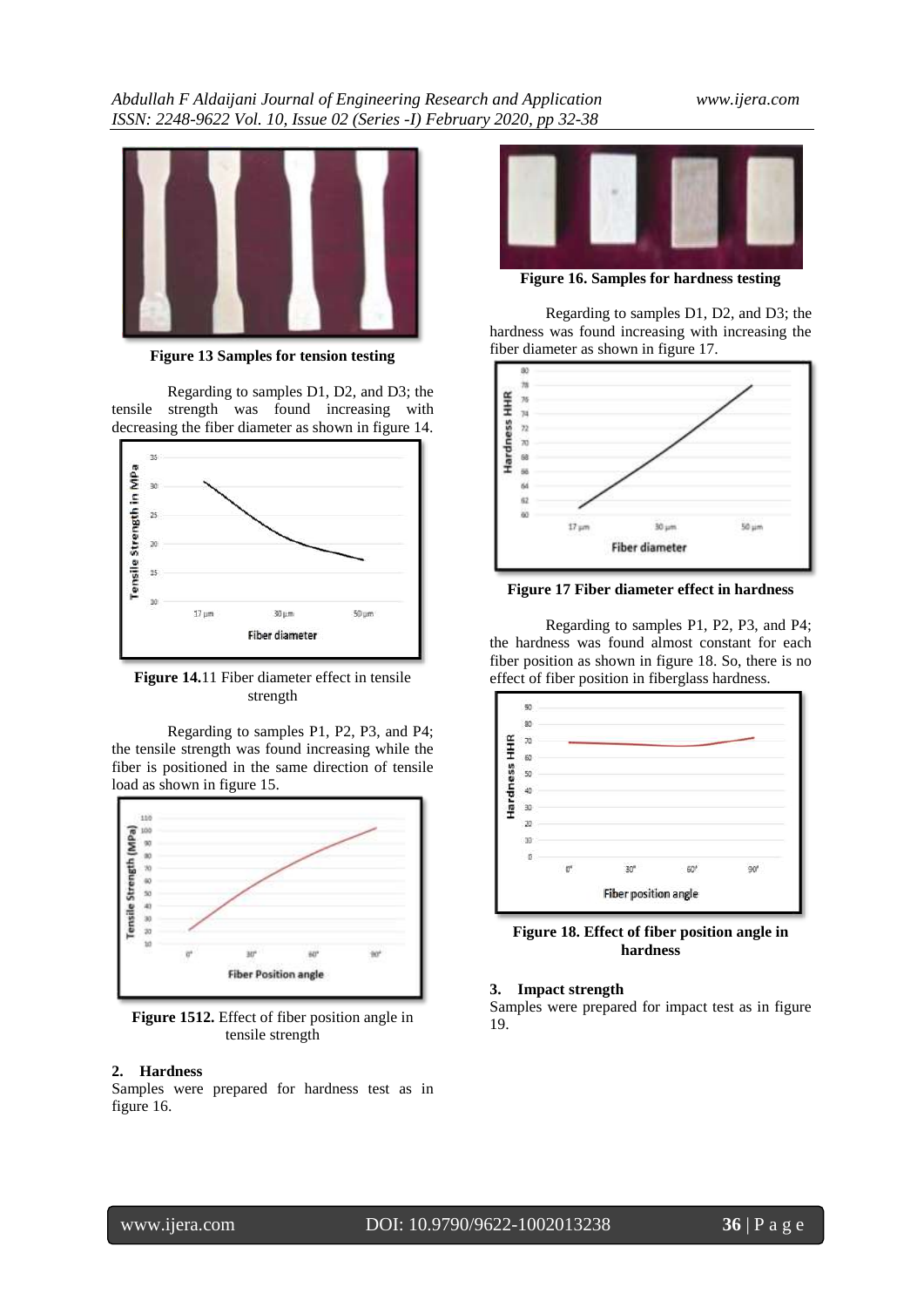

**Figure 19. Samples for impact testing**

Regarding to samples D1, D2, and D3; the impact strength was found increasing with increasing the fiber diameter as shown in figure 20.



**Figure 20. Fiber diameter effect in impact strength**

Regarding to samples P1, P2, P3, and P4; the impact strength was almost constant for each fiber position as shown in figure 21. So, there is no effect of fiber position in fiber glass impact strength.



**Figure 21. Effect of fiber position angle in impact strength**

#### **4. Density**

Samples were weighted using the digital balance. Each sample volume was calculated. So, the density was calculated from the following equation:-

Density 
$$
\rho = \frac{\text{Mass (gm)}}{\text{Volume (cm3)}}
$$

Regarding to samples D1, D2, and D3; the density was found decreased with increasing the fiber diameter as shown in figure 22. It makes sense where; as increasing the diameter, the volume will be increased. For the same weight percentage between fiber and resin; the density is inverse proportional with fiber volume.



**Figure 22. Fiber diameter effect in density**

Regarding to samples P1, P2, P3, and P4; the density was found decreased with increasing the position angle as in figure 23. This is due to less fiber volume in high values of position angle.



**Figure 23. Effect of fiber position angle in density**

## **IV. CONCLUSIONS AND RECOMMENDATIONS**

For parts of manufacturing tools and automotive applications; it is much recommended to have high